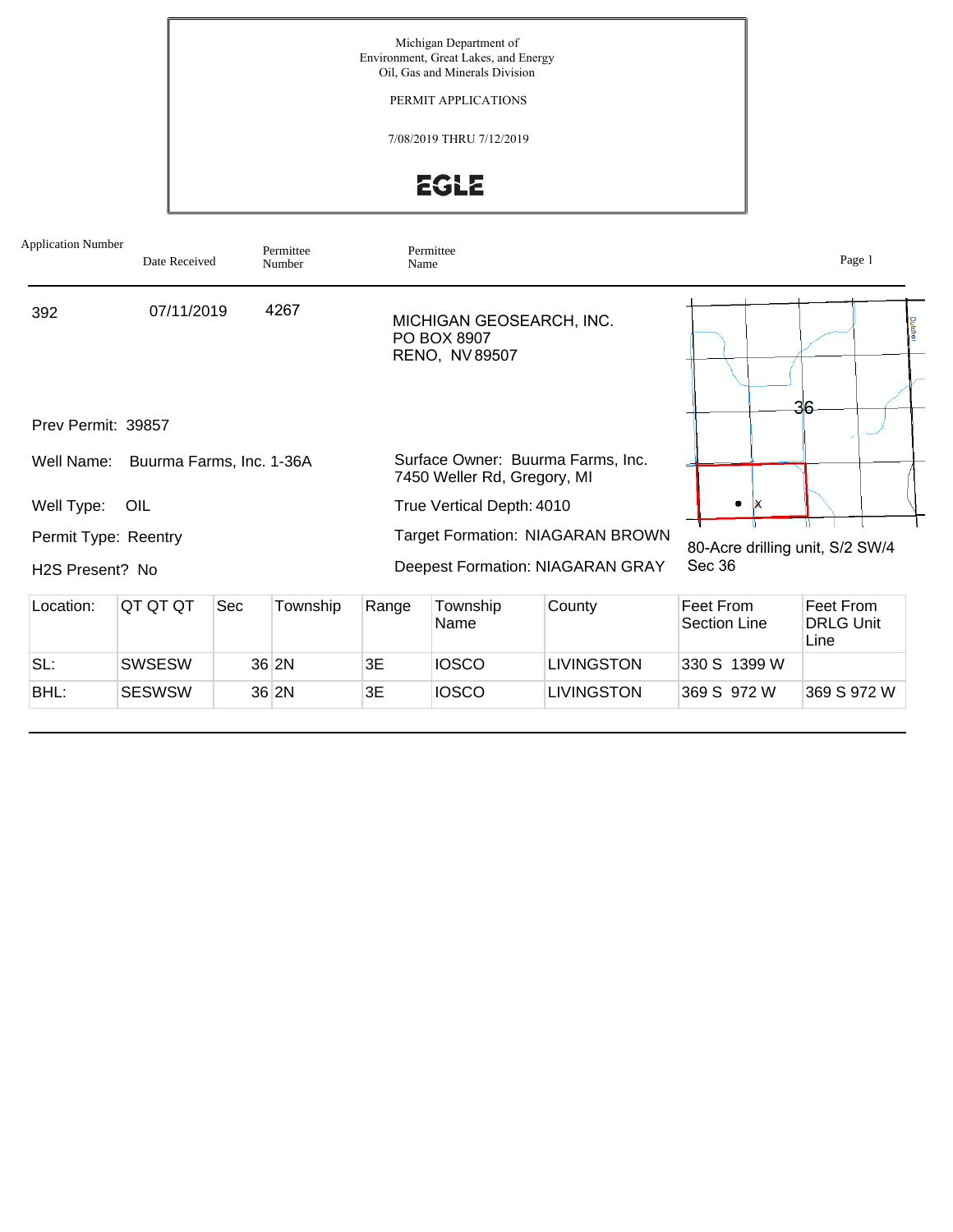|                              |                                 |                     |          | Michigan Department of<br>Oil, Gas and Minerals Division<br>PERMIT LIST<br>7/8/2019 THRU 7/12/2019<br><b>EGLE</b> | Environment, Great Lakes, and Energy                                                  |                |  |                                         |                                       |
|------------------------------|---------------------------------|---------------------|----------|-------------------------------------------------------------------------------------------------------------------|---------------------------------------------------------------------------------------|----------------|--|-----------------------------------------|---------------------------------------|
| Permit Number                | <b>Issue Date</b>               | Permittee<br>Number |          | Permittee<br>Name                                                                                                 |                                                                                       |                |  | Page 1                                  |                                       |
| 61421                        | 7/8/2019                        | 5320                |          | PO BOX 1560                                                                                                       | <b>SAVOY ENERGY LP</b><br>920 HASTINGS STREET, SUITE A<br>TRAVERSE CITY, MI49685-1560 |                |  |                                         |                                       |
| Prev Permit: 57785           | API Well No: 21-123-57785-01-00 |                     |          |                                                                                                                   |                                                                                       |                |  |                                         |                                       |
| Well Name:                   | USA LINCOLN 1-4 HD1             |                     |          | Surface Owner:                                                                                                    |                                                                                       |                |  |                                         |                                       |
| Well Type:                   | Oil Well                        |                     |          | True Vertical Depth: 5810FT                                                                                       |                                                                                       |                |  |                                         |                                       |
| Permit Type: Deepen          |                                 |                     |          |                                                                                                                   | <b>Target Formation: BURNT BLUFF</b>                                                  |                |  |                                         |                                       |
| H <sub>2</sub> S Present? No |                                 |                     |          |                                                                                                                   | Deepest Formation: BURNT BLUFF                                                        |                |  | 640-Acre R303 Unit: SEC 4               |                                       |
| Location:                    | QT QT QT                        | Sec                 | Township | Range                                                                                                             | Township<br>Name                                                                      | County         |  | <b>Feet From</b><br><b>Section Line</b> | Feet From<br><b>DRLG Unit</b><br>Line |
| SL:                          | <b>NENWNE</b>                   |                     | 4 14N    | 13W                                                                                                               | <b>LINCOLN</b>                                                                        | <b>NEWAYGO</b> |  | 430 N 1461 E                            |                                       |
| BHL:                         | <b>NWNWSE</b>                   |                     | 4 14N    | <b>13W</b>                                                                                                        | <b>LINCOLN</b>                                                                        | <b>NEWAYGO</b> |  | 1995 S 2043 E                           | 1995 S 2043<br>E                      |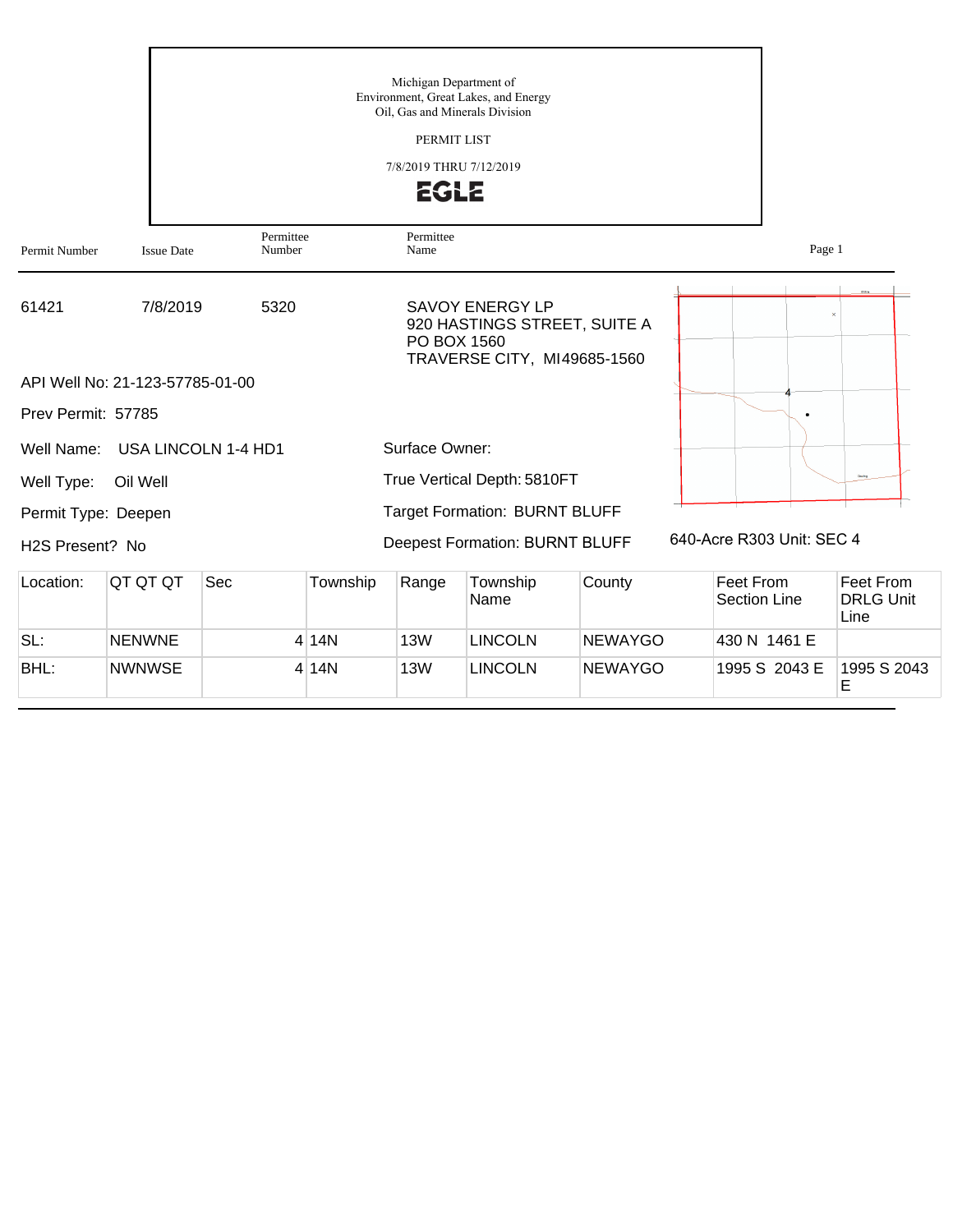UPDATED PERMITS

7/8/2019 THRU 7/12/2019

## **EGLE**

Permit Number Permittee Number Permittee<br>Name Name Page 1

### **PLUGGING INSTRUCTIONS ISSUED:**

55634 6461 RIVIERA OPERATING LLC 600 TRAVIS STREET SUITE 1700 HOUSTON, TX 77002

API Well Number: 21-007-55634-00-00

Well Name: KLARICH B3-23 SWD

Plug Inst. Issue Date: 6/27/2019

| Location | <b>IOT OT OT</b> | Sec | Township | Range | <b>Township Name</b> | County        | Feet From Section<br>Line | Feet From DRLG<br>Unit |
|----------|------------------|-----|----------|-------|----------------------|---------------|---------------------------|------------------------|
| SL:      | <b>NESWNE</b>    |     | 23 29N   | 7E    | <b>OSSINEKE</b>      | <b>ALPENA</b> | 1920 N 1770 E             |                        |

Comment: App. to P&A expires 10/30/19.

 $2.22222222$ 

 $\sim$   $\sim$   $\sim$   $\sim$ 

58743 6461

RIVIERA OPERATING LLC 600 TRAVIS STREET SUITE 1700 HOUSTON, TX 77002

API Well Number: 21-009-58743-00-00

Well Name: PETERSON C1-13 SWD

Plug Inst. Issue Date: 6/28/2019

| <b>Location</b> | <b>IOT OT OT</b> | <b>Sec</b> | Township | Range | <b>Township Name</b> | County        | Feet From Section<br>Line | Feet From DRLG<br>Unit |
|-----------------|------------------|------------|----------|-------|----------------------|---------------|---------------------------|------------------------|
| ISL:            | <b>INENWSW</b>   |            | 13 30N   | 9W    | l TORCH LAKE         | <b>ANTRIM</b> | 2330 S 1119 W             |                        |

Comment: App. to P&A expires 6/28/20.

dia dia dia dia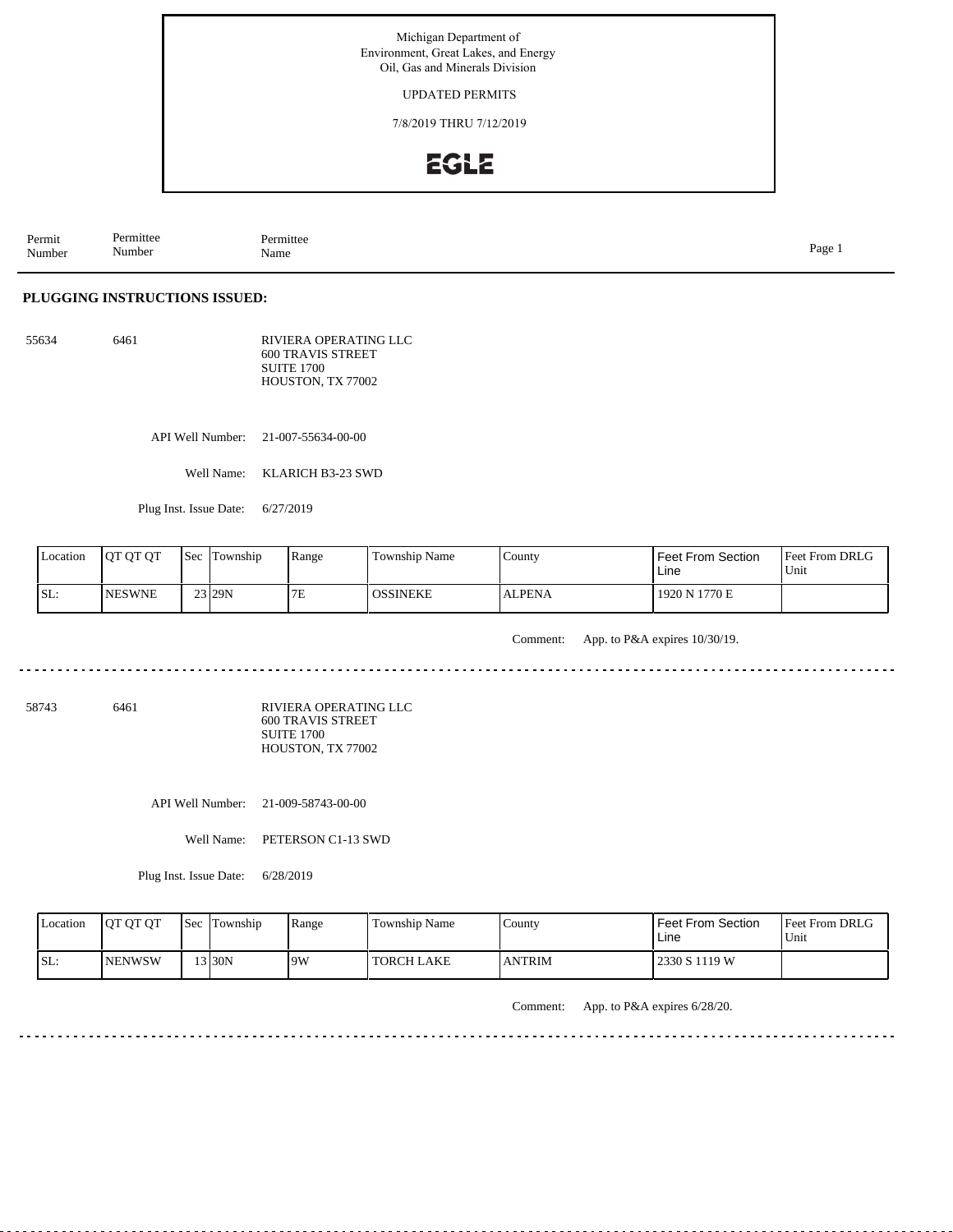### UPDATED PERMITS

7/8/2019 THRU 7/12/2019

## **EGLE**

| Permit<br>Number | Permittee<br>Number    | Permittee<br>Name                                                                 | Page 2 |
|------------------|------------------------|-----------------------------------------------------------------------------------|--------|
| 29830            | 5914                   | C M S GAS TRANSMISSION CO<br>1 ENERGY PLAZA DR, EP1-420<br>JACKSON, MI 49201-2276 |        |
|                  | API Well Number:       | 21-125-29830-00-00                                                                |        |
|                  | Well Name:             | O CONNOR, S J ET AL 2                                                             |        |
|                  | Plug Inst. Issue Date: | 6/20/2019                                                                         |        |
|                  |                        |                                                                                   |        |

| Location | <b>IOT OT OT</b>                             | Sec | <b>Township</b> | Range | Township Name  | $\sqrt{\frac{1}{2}}$ | <b>Feet From Section</b><br>Line | <b>Feet From DRLG</b><br>Unit |
|----------|----------------------------------------------|-----|-----------------|-------|----------------|----------------------|----------------------------------|-------------------------------|
| SL:      | N <sub>2</sub> S <sub>2</sub> S <sub>E</sub> |     | .5 I5N          | 11E   | <b>ADDISON</b> | <b>OAKLAND</b>       | 990 S 1101 E                     | 110 S 1101 E                  |

Comment: App. to P&A expires 6/20/20.

29831 5914

C M S GAS TRANSMISSION CO

1 ENERGY PLAZA DR, EP1-420 JACKSON, MI 49201-2276

API Well Number: 21-125-29831-00-00

Well Name: WHYTE, M I ET AL 2

Plug Inst. Issue Date: 6/20/2019

| <b>Location</b> | <b>IOT OT OT</b> | <b>Sec</b> Township | Range | Township Name | County          | Feet From Section<br>Line | <b>Feet From DRLG</b><br>Unit |
|-----------------|------------------|---------------------|-------|---------------|-----------------|---------------------------|-------------------------------|
| ISL:            | <b>IW2NESE</b>   | 15 5N               | 11E   | ADDISON       | <b>IOAKLAND</b> | 656 N 903 E               | 111 N 903 E                   |

Comment: App. to P&A expires 6/20/20.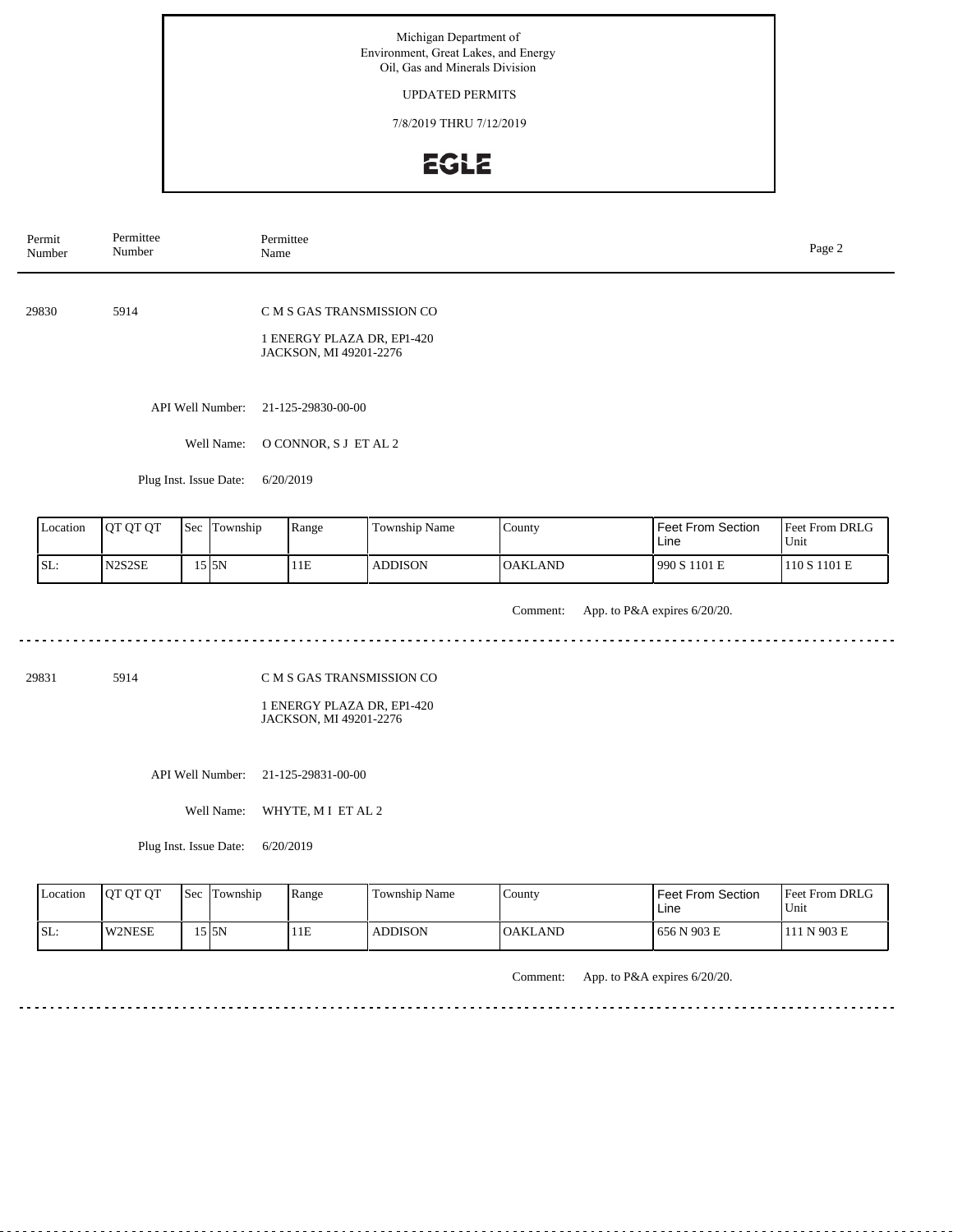UPDATED PERMITS

7/8/2019 THRU 7/12/2019

# EGLE

| Permit<br>Number | Permittee<br>Number    | Permittee<br>Name                                    | Page 3 |
|------------------|------------------------|------------------------------------------------------|--------|
|                  |                        |                                                      |        |
| 29833            | 5914                   | C M S GAS TRANSMISSION CO                            |        |
|                  |                        | 1 ENERGY PLAZA DR, EP1-420<br>JACKSON, MI 49201-2276 |        |
|                  |                        |                                                      |        |
|                  | API Well Number:       | 21-125-29833-00-00                                   |        |
|                  | Well Name:             | COTTER, ERNEST D 3                                   |        |
|                  | Plug Inst. Issue Date: | 6/20/2019                                            |        |

| Location | <b>IOT OT OT</b> | l Sec               | Township | Range | Township Name  | County    | <b>Feet From Section</b><br>∟ine | <b>Feet From DRLG</b><br>Unit |
|----------|------------------|---------------------|----------|-------|----------------|-----------|----------------------------------|-------------------------------|
| ISL:     | <b>NWNENE</b>    | $22$ <sub>JSN</sub> |          | 11E   | <b>ADDISON</b> | lOAKLAND- | 330 N 852 E                      | 1330 N 852 E                  |

Comment: App. to P&A expires 6/20/20.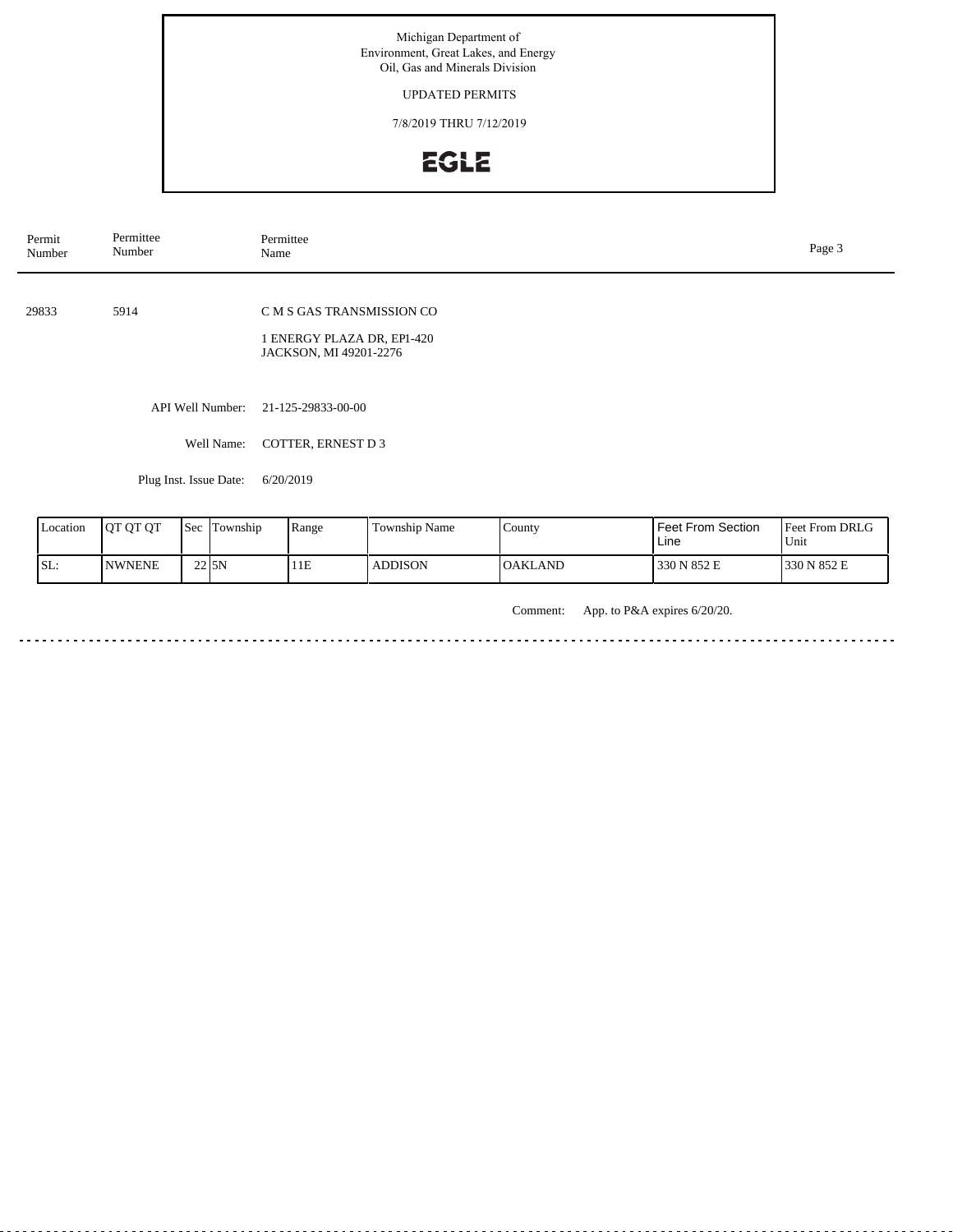UPDATED PERMITS

7/8/2019 THRU 7/12/2019

## **EGLE**

Permit Number Permittee Number Permittee<br>Name Name Page 4

### **RECORD OF WELL PLUGGING:**

59064 104

WEST BAY EXPLORATION COMPANY

13685 S WEST BAYSHORE DR TRAVERSE CITY, MI49684

API Well Number: 21-025-59064-00-00

Well Name: KILBOURN FARM 4-2

Plugging Date: 8/10/2018

| Location | IOT OT OT     | 'Sec | Township | Range | Township Name  | $\sqrt{\text{0}}$ | l Feet From Section.<br>Line | <b>Feet From DRLG</b><br>Unit |
|----------|---------------|------|----------|-------|----------------|-------------------|------------------------------|-------------------------------|
| 'SL:     | <b>NWNESW</b> |      | 2 2 S    | 5W    | <b>MARENGO</b> | ICALHOUN          | 12310 S 1815 W               | 1344 N 481 W                  |

. . . . . . . . . . . . . .

61411 104

WEST BAY EXPLORATION COMPANY

13685 S WEST BAYSHORE DR TRAVERSE CITY, MI49684

API Well Number: 21-073-62005-00-00

Well Name: OAKS 1-27

Plugging Date: 6/17/2019

| Location | <b>IOT OT OT</b> |    | <b>Sec Township</b> | Range | Township Name   | County          | Feet From Section<br>Line | <b>Feet From DRLG</b><br>Unit |
|----------|------------------|----|---------------------|-------|-----------------|-----------------|---------------------------|-------------------------------|
| ISL:     | <b>NWSENE</b>    | 27 | 15N                 | 4W    | <b>ISABELLA</b> | <b>ISABELLA</b> | 1346 N 954 E              |                               |
| BHL:     | <b>ISESWNE</b>   | 27 | 15N                 | 4W    | <b>ISABELLA</b> | <b>ISABELLA</b> | 12225 N 1425 E            | 398 S 1220 W                  |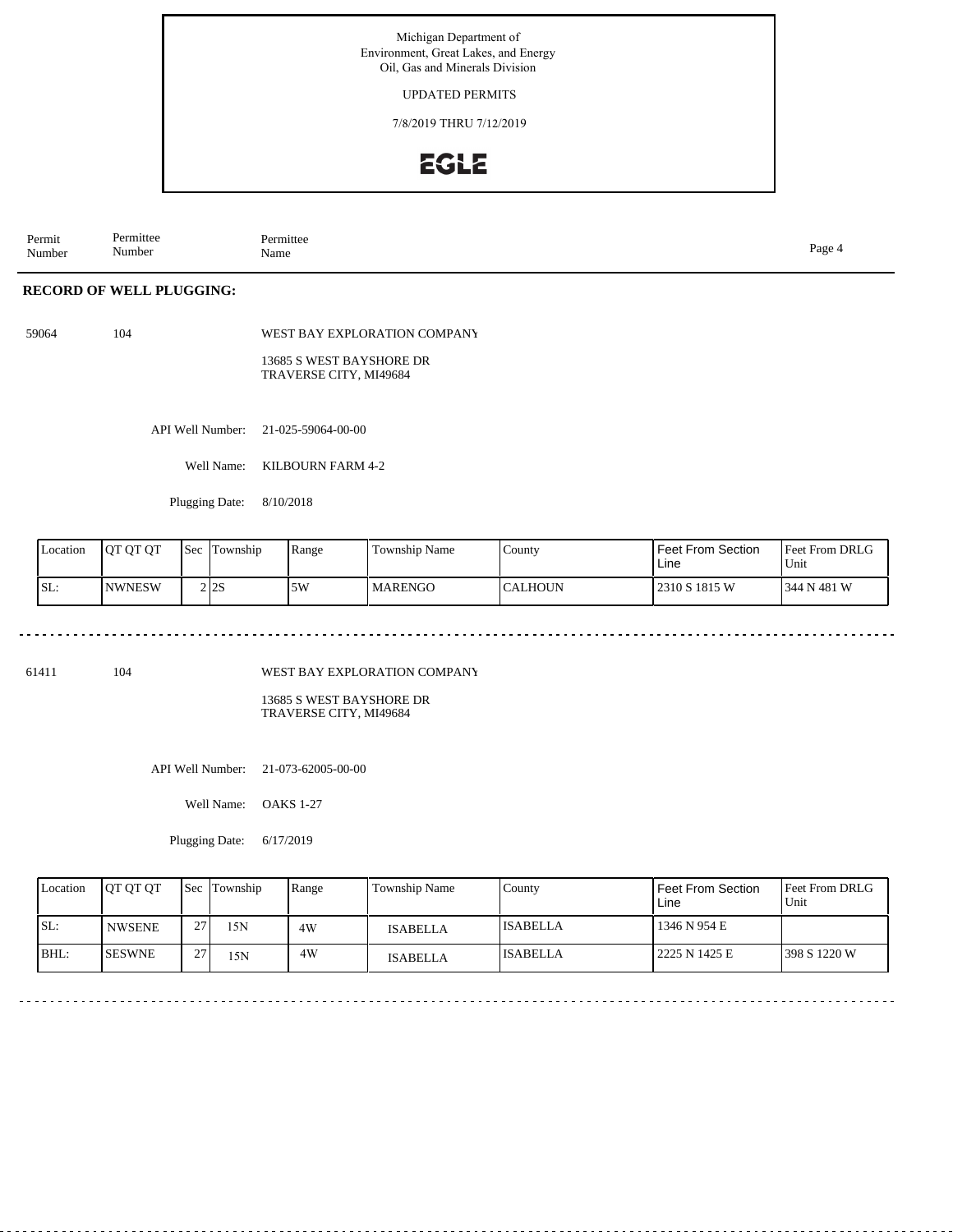## UPDATED PERMITS

7/8/2019 THRU 7/12/2019

# EGLE

| Permit<br>Number | Permittee<br>Number |  | Permittee<br>Name |                                                                           |               |        |                            | Page 5                    |  |
|------------------|---------------------|--|-------------------|---------------------------------------------------------------------------|---------------|--------|----------------------------|---------------------------|--|
| 53809            | 5095                |  |                   | <b>OMIMEX ENERGY INC</b><br>7950 JOHN T. WHITE ROAD<br>FT WORTH, TX 76120 |               |        |                            |                           |  |
|                  |                     |  | API Well Number:  | 21-105-53809-00-00                                                        |               |        |                            |                           |  |
|                  |                     |  | Well Name:        | VICTORY 1-32 HD1                                                          |               |        |                            |                           |  |
|                  |                     |  | Plugging Date:    | 2/20/2019                                                                 |               |        |                            |                           |  |
| Location         | QT QT QT            |  | Sec Township      | Range                                                                     | Township Name | County | Feet From Section<br>l ine | Feet From DRLG<br>II Init |  |

| Location | <b>OT OT OT</b> | Sec Township      | Range | l Township Name | <b>County</b> | Feet From Section<br>Line | <b>Feet From DRLG</b><br>Unit |
|----------|-----------------|-------------------|-------|-----------------|---------------|---------------------------|-------------------------------|
| ISL:     | <b>NENWSW</b>   | 32 <sub>19N</sub> | 17W   | VICTORY         | <b>IMASON</b> | 2050 S 1090 W             |                               |
| BHL:     | <b>NWNESW</b>   | 32 <sub>19N</sub> | 17W   | l VICTORY       | <b>IMASON</b> | 12332 S 1337 W            | 1026 S 1303 E                 |

54094 5095

 $\frac{1}{2} \left( \frac{1}{2} \right) \left( \frac{1}{2} \right) \left( \frac{1}{2} \right) \left( \frac{1}{2} \right)$ 

 $\sim$   $\sim$ 

OMIMEX ENERGY INC

7950 JOHN T. WHITE ROAD FT WORTH, TX 76120

API Well Number: 21-105-54094-00-00

Well Name: VICTORY 1-21

Plugging Date: 2/20/2019

| <b>Location</b> | <b>OT OT OT</b> | Sec Township | Range | Township Name  | County | Feet From Section<br>Line | <b>Feet From DRLG</b><br>Unit |
|-----------------|-----------------|--------------|-------|----------------|--------|---------------------------|-------------------------------|
| ISL:            | <b>ISWNWNW</b>  | 21119N       | 17W   | <b>VICTORY</b> | IMASON | 1020 N 536 W              | 1020 N 536 W                  |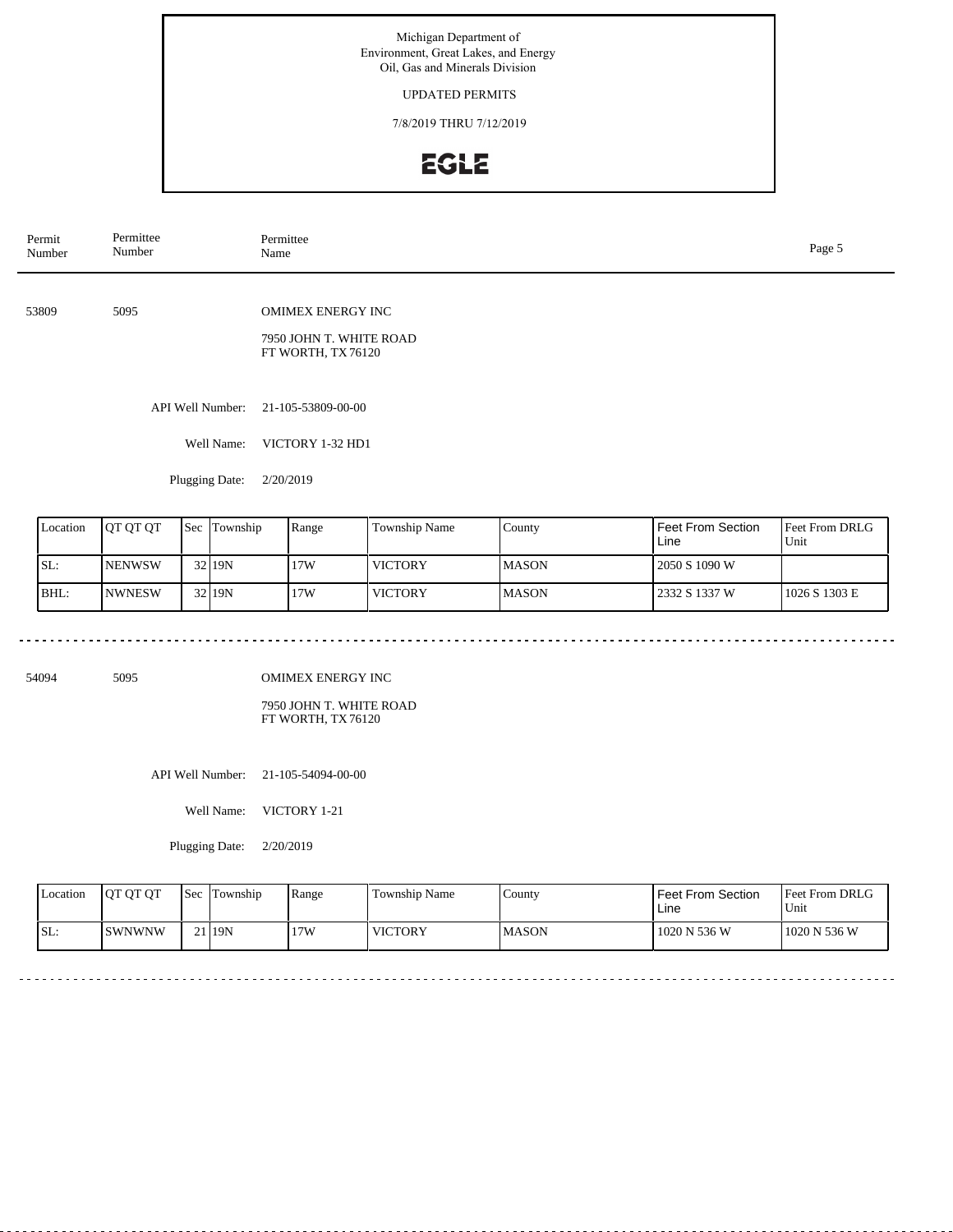## UPDATED PERMITS

7/8/2019 THRU 7/12/2019

# EGLE

| Permit<br>Number | Permittee<br>Number      | Permittee<br>Name                                                        |                    |        |                   |                |  |  |  |
|------------------|--------------------------|--------------------------------------------------------------------------|--------------------|--------|-------------------|----------------|--|--|--|
| 54094            | 5095                     | <b>OMIMEX ENERGY INC</b><br>7950 JOHN T. WHITE ROAD<br>FT WORTH, TX76120 |                    |        |                   |                |  |  |  |
|                  | API Well Number:         |                                                                          | 21-105-54094-01-00 |        |                   |                |  |  |  |
|                  | Well Name:               | VICTORY 1-21                                                             |                    |        |                   |                |  |  |  |
|                  | Plugging Date:           | 2/20/2019                                                                |                    |        |                   |                |  |  |  |
| Location         | QT QT QT<br>Sec Township | Range                                                                    | Township Name      | County | Feet From Section | Feet From DRLG |  |  |  |

| Location | <b>IOT OT OT</b> | 'Sec | Township | Range | $\sim$<br>Township Name | . County     | <b>Feet From Section</b><br>Line | <b>Feet From DRLG</b><br>Unit |
|----------|------------------|------|----------|-------|-------------------------|--------------|----------------------------------|-------------------------------|
| ISL:     | ISWNWNW          |      | 21119N   | 17W   | <b>VICTORY</b>          | <b>MASON</b> | 1020 N 536 W                     | 1020 N 536 W                  |

57114 5095

OMIMEX ENERGY INC

7950 JOHN T. WHITE ROAD FT WORTH, TX 76120

API Well Number: 21-105-57114-00-00

Well Name: EICHLER & M&M 1-20

| Location | <b>OT OT OT</b> | <b>Sec</b> | Township          | Range | Township Name  | County | l Feet From Section<br>Line | <b>Feet From DRLG</b><br>Unit |
|----------|-----------------|------------|-------------------|-------|----------------|--------|-----------------------------|-------------------------------|
| ISL:     | <b>IRSENW</b>   |            | 20 <sub>19N</sub> | 17W   | <b>VICTORY</b> | 'MASON | 12023 N 2492 W              | 588 S 1160 W                  |

Plugging Date: 2/20/2019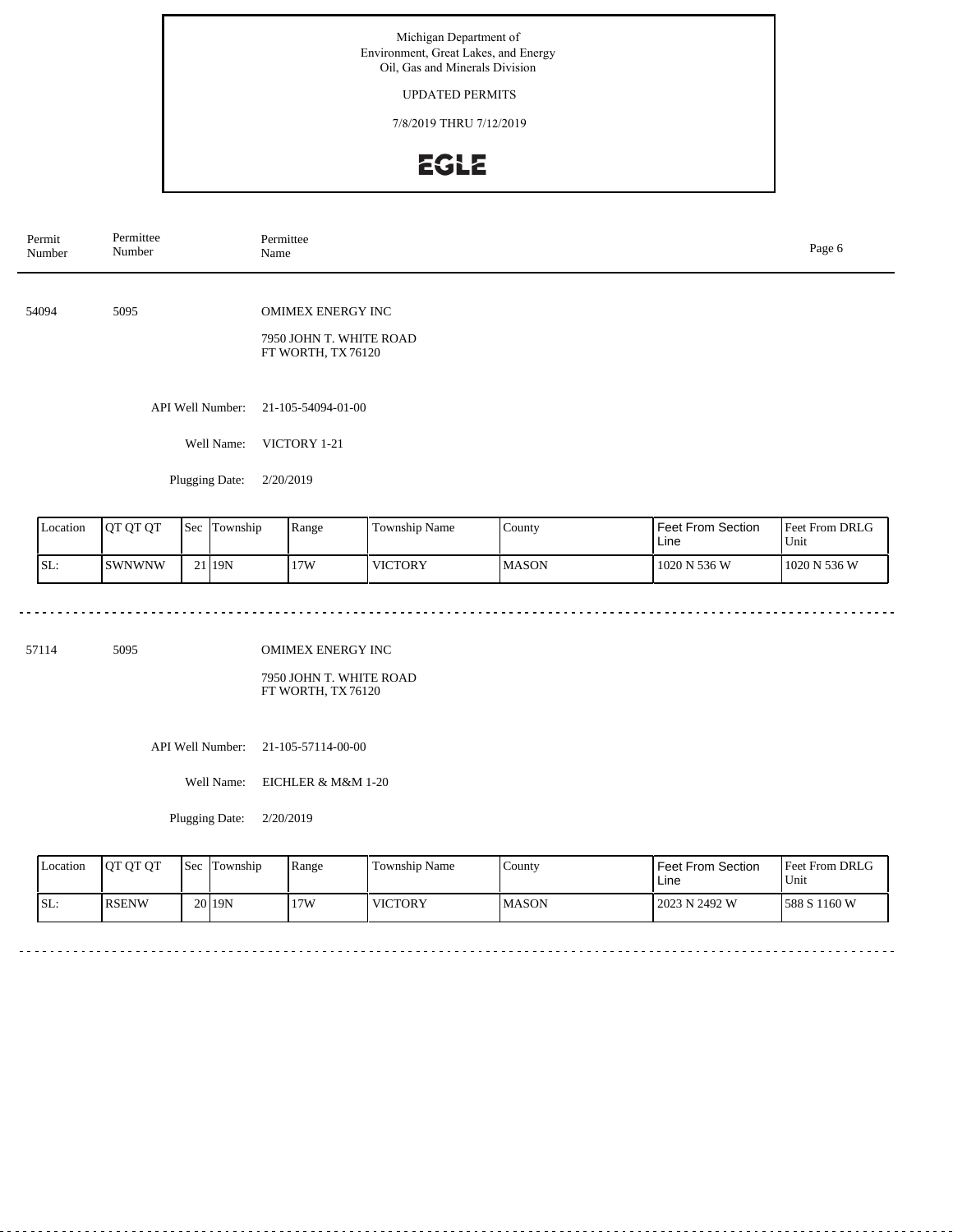### UPDATED PERMITS

7/8/2019 THRU 7/12/2019

## EGLE

| Permit<br>Number | Permittee<br>Number | Permittee<br>Name                                                                                   |                           |  |  |  |  |  |
|------------------|---------------------|-----------------------------------------------------------------------------------------------------|---------------------------|--|--|--|--|--|
| 53418            | 5257                | STURGEON POINT DEVELOPMENT<br>CO<br>311 E FRONT STE 2<br>PO BOX 4356<br>TRAVERSE CITY, MI49685-4356 |                           |  |  |  |  |  |
|                  | API Well Number:    | 21-125-53418-00-00                                                                                  |                           |  |  |  |  |  |
|                  | Well Name:          | STATE TROY & MSU 1-9                                                                                | True Vertical Depth: 3228 |  |  |  |  |  |
|                  |                     |                                                                                                     |                           |  |  |  |  |  |

Plugging Date: 6/11/2019

| Location | IOT OT OT     | <b>Sec</b> | Township        | Range | Township Name | County         | <b>Feet From Section</b><br>Line | <b>Feet From DRLG</b><br>Unit |
|----------|---------------|------------|-----------------|-------|---------------|----------------|----------------------------------|-------------------------------|
| SL:      | <b>SWNENW</b> |            | 9 <sub>2N</sub> | 11E   | <b>TROY</b>   | <b>OAKLAND</b> | 1204 N 1341 W                    |                               |
| BHL:     | INWNWNW       |            | 912N            | 11E   | <b>TROY</b>   | <b>OAKLAND</b> | 360 N 393 W                      | 1360 N 393 W                  |

41148 4745

BELDEN AND BLAKE CORP DBA WARD LAKE ENERGY

685 EAST M-32 SUITE 201 GAYLORD, MI 49735

API Well Number: 21-137-41148-00-00

Well Name: WALKER 3-29

Plugging Date: 6/6/2019

| <b>Location</b> | <b>OT OT OT</b> | Sec Township       | Range | Township Name | County        | Feet From Section<br>Line | <b>Feet From DRLG</b><br>Unit |
|-----------------|-----------------|--------------------|-------|---------------|---------------|---------------------------|-------------------------------|
| ISL:            | <b>INESENW</b>  | 29 <sub>30</sub> N | 1W    | CHARLTON      | <b>OTSEGO</b> | 977 S 330 E               | 330 N 330 E                   |

 $\frac{1}{2}$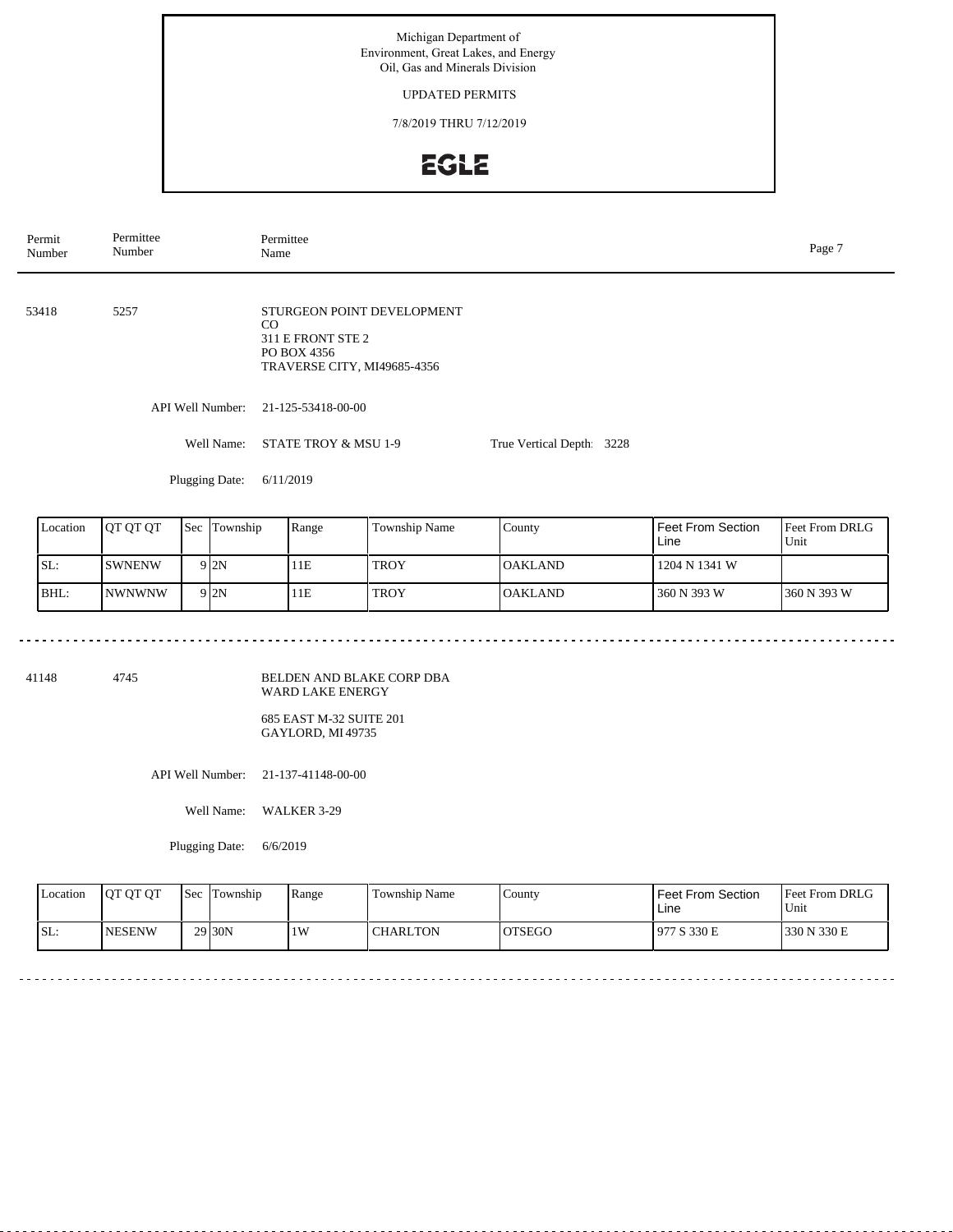## UPDATED PERMITS

7/8/2019 THRU 7/12/2019

## EGLE

| Permit<br>Number | Permittee<br>Number                                                                                   |     | Name             | Permittee<br>Page 8 |               |        |                                  |                        |  |  |  |
|------------------|-------------------------------------------------------------------------------------------------------|-----|------------------|---------------------|---------------|--------|----------------------------------|------------------------|--|--|--|
| 41149            | 4745<br>BELDEN AND BLAKE CORP DBA<br>WARD LAKE ENERGY<br>685 EAST M-32 SUITE 201<br>GAYLORD, MI 49735 |     |                  |                     |               |        |                                  |                        |  |  |  |
|                  |                                                                                                       |     | API Well Number: | 21-137-41149-00-00  |               |        |                                  |                        |  |  |  |
|                  |                                                                                                       |     | Well Name:       | WALKER 2-29         |               |        |                                  |                        |  |  |  |
|                  | Plugging Date:<br>6/10/2019                                                                           |     |                  |                     |               |        |                                  |                        |  |  |  |
| Location         | QT QT QT                                                                                              | Sec | Township         | Range               | Township Name | County | <b>Feet From Section</b><br>Line | Feet From DRLG<br>Unit |  |  |  |

|     |               |                    |    |                 |               | Line        | $\cup$ nit     |
|-----|---------------|--------------------|----|-----------------|---------------|-------------|----------------|
| SL: | <b>SENENW</b> | 29 <sub>30</sub> N | 1W | <b>CHARLTON</b> | <b>OTSEGO</b> | 810 N 330 E | 300 E<br>498 S |
|     |               |                    |    |                 |               |             |                |

<u>. . . . . . . . . .</u>

41153 4745

<u>. . . . . . . . . .</u>

BELDEN AND BLAKE CORP DBA WARD LAKE ENERGY

685 EAST M-32 SUITE 201 GAYLORD, MI 49735

API Well Number: 21-137-41153-00-00

Well Name: WILLIAMS 5-20

Plugging Date: 6/12/2019

| Location | <b>IOT OT OT</b> | l Sec | Township           | Range | Township Name   | County        | Feet From Section<br>Line | <b>Feet From DRLG</b><br>Unit |
|----------|------------------|-------|--------------------|-------|-----------------|---------------|---------------------------|-------------------------------|
| ISL:     | <b>ISENENW</b>   |       | 20 <sub>30</sub> N | 1W    | <b>CHARLTON</b> | <b>OTSEGO</b> | 1974 N 330 E              | 1330 S 330 E                  |

True Vertical Depth:

. . . . . . . . . . . . . . . . .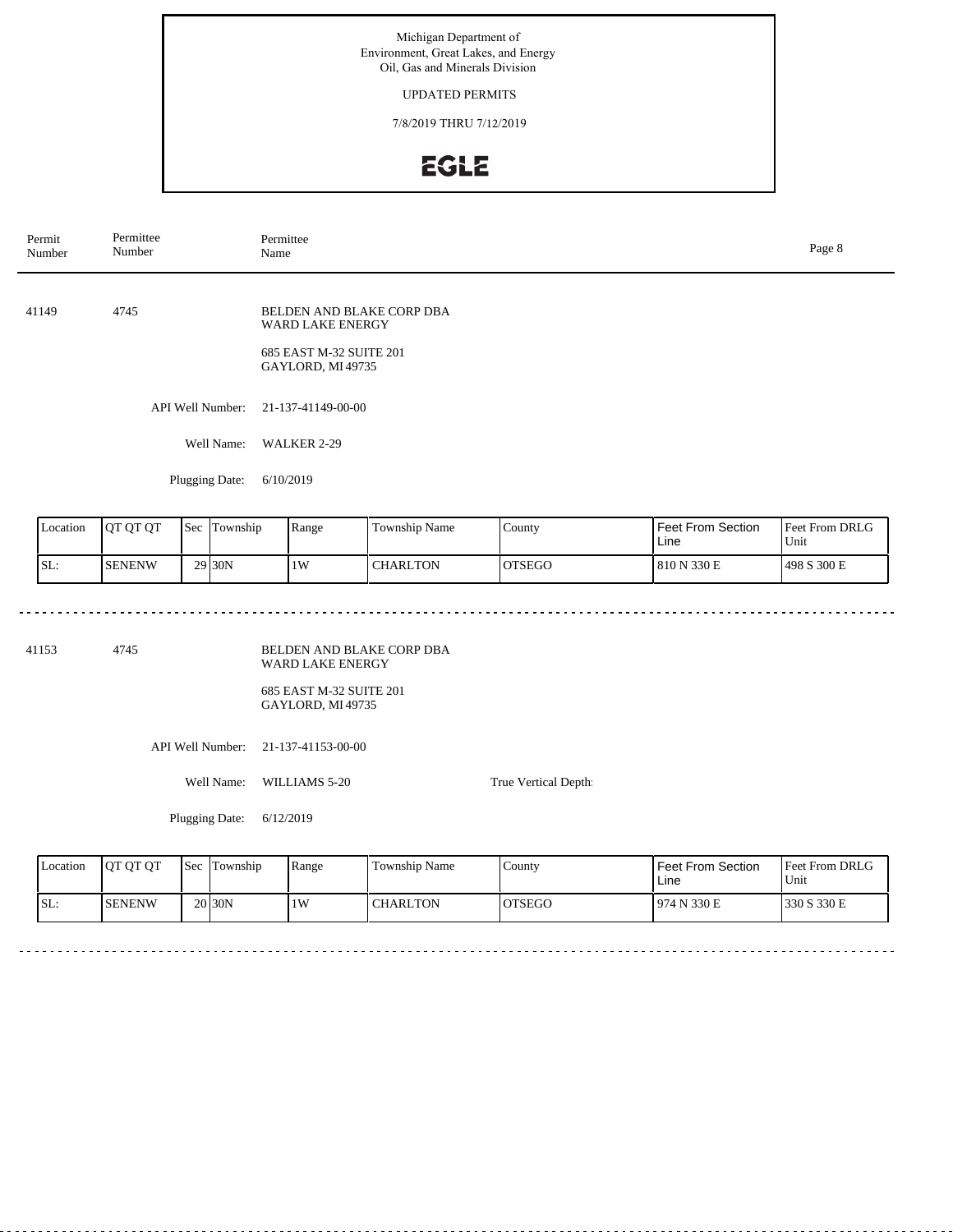## UPDATED PERMITS

7/8/2019 THRU 7/12/2019

# **EGLE**

|       | Permit<br>Number | Permittee<br>Number | Name             |                                                                                               |               | Permittee |                                   |                        |  |  |  |
|-------|------------------|---------------------|------------------|-----------------------------------------------------------------------------------------------|---------------|-----------|-----------------------------------|------------------------|--|--|--|
| 41153 |                  | 4745                |                  | BELDEN AND BLAKE CORP DBA<br>WARD LAKE ENERGY<br>685 EAST M-32 SUITE 201<br>GAYLORD, MI 49735 |               |           |                                   |                        |  |  |  |
|       |                  |                     | API Well Number: | 21-137-41153-01-00                                                                            |               |           |                                   |                        |  |  |  |
|       |                  |                     | Well Name:       | WILLIAMS 5-20                                                                                 |               |           |                                   |                        |  |  |  |
|       |                  |                     | Plugging Date:   | 6/12/2019                                                                                     |               |           |                                   |                        |  |  |  |
|       | Location         | QT QT QT            | Sec Township     | Range                                                                                         | Township Name | County    | <b>Feet From Section</b><br>l ine | Feet From DRLG<br>Unit |  |  |  |

| Location | <b>OT OT OT</b> | <sup>I</sup> Sec | Township           | Range | Township Name   | County  | <b>Feet From Section</b><br>Line | <b>Feet From DRLG</b><br>'Unit |
|----------|-----------------|------------------|--------------------|-------|-----------------|---------|----------------------------------|--------------------------------|
| ISL:     | <b>ISENENW</b>  |                  | 20 <sub>30</sub> N | 1W    | <b>CHARLTON</b> | IOTSEGO | 974 N 330 E                      | 330 S 330 E                    |

41155 4745

BELDEN AND BLAKE CORP DBA WARD LAKE ENERGY

685 EAST M-32 SUITE 201 GAYLORD, MI 49735

API Well Number: 21-137-41155-00-00

Well Name: WILLIAMS 3-20

Plugging Date: 6/20/2019

| <b>Location</b> | <b>OT OT OT</b> | l Sec | Township | Range | Township Name | County        | l Feet From Section<br>Line | Feet From DRLG<br>Unit |
|-----------------|-----------------|-------|----------|-------|---------------|---------------|-----------------------------|------------------------|
| SL:             | <b>NWNWSE</b>   |       | 20 30N   | 1W    | CHARLTON      | <b>OTSEGO</b> | 330 N 330 W                 | 1330 N 330 W           |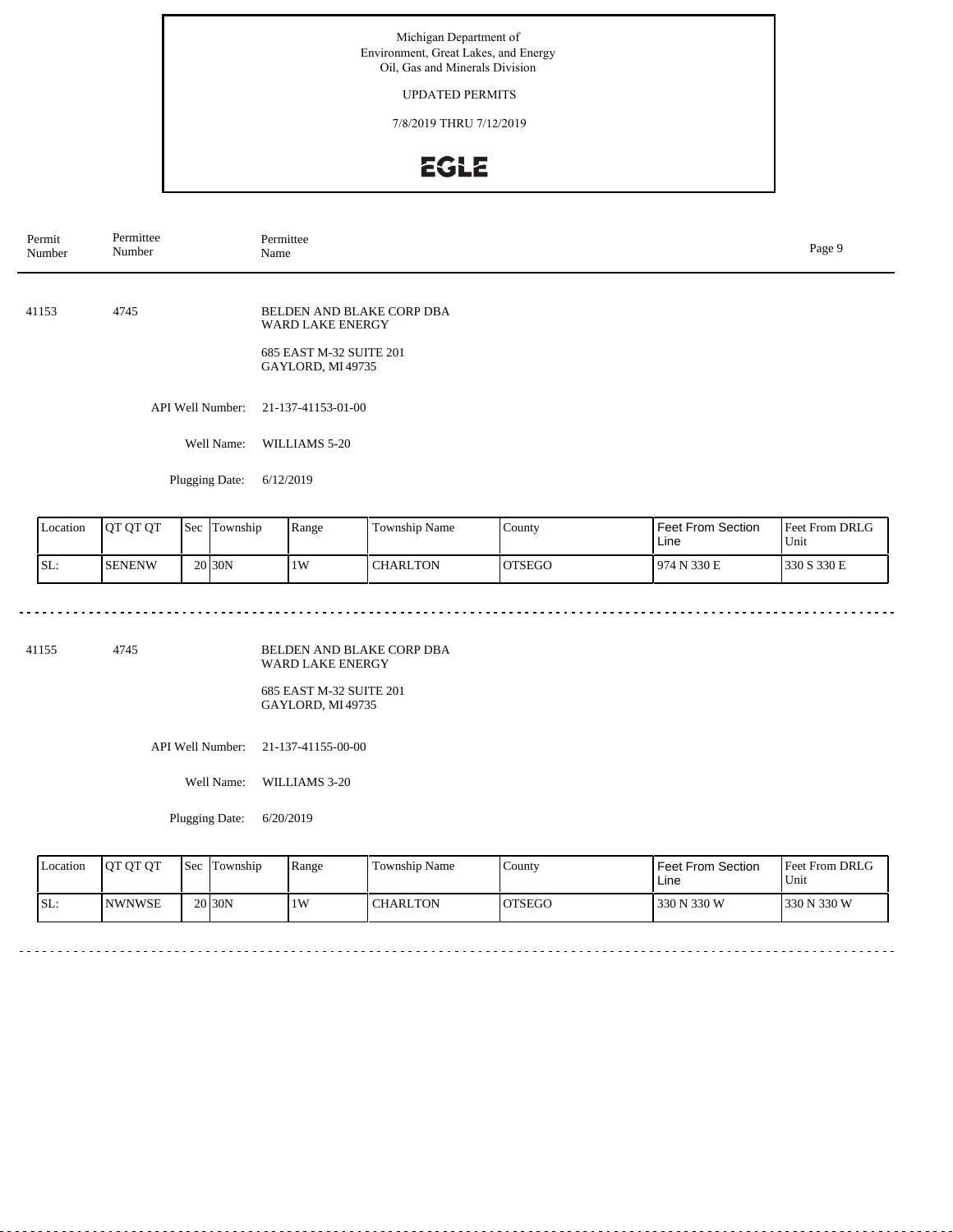## UPDATED PERMITS

7/8/2019 THRU 7/12/2019

# **EGLE**

| Permit<br>Number            | Permittee<br>Number |  |                  | Permittee<br>Name                                                                                   |               |        |                   |                           |  |  |
|-----------------------------|---------------------|--|------------------|-----------------------------------------------------------------------------------------------------|---------------|--------|-------------------|---------------------------|--|--|
| 41156                       | 4745                |  |                  | BELDEN AND BLAKE CORP DBA<br><b>WARD LAKE ENERGY</b><br>685 EAST M-32 SUITE 201<br>GAYLORD, MI49735 |               |        |                   |                           |  |  |
|                             |                     |  | API Well Number: | 21-137-41156-00-00                                                                                  |               |        |                   |                           |  |  |
|                             |                     |  | Well Name:       | RUSSELL 2-20                                                                                        |               |        |                   |                           |  |  |
| Plugging Date:<br>6/14/2019 |                     |  |                  |                                                                                                     |               |        |                   |                           |  |  |
| Location                    | QT QT QT            |  | Sec Township     | Range                                                                                               | Township Name | County | Feet From Section | Feet From DRLG<br>$- - -$ |  |  |

| Location | IOT OT OT | <b>Sec</b> | Township           | Range | Township Name   | County        | Feet From Section<br>Line | <b>Feet From DRLG</b><br>Unit |
|----------|-----------|------------|--------------------|-------|-----------------|---------------|---------------------------|-------------------------------|
| SL:      | ISWSWNE   |            | 20 <sub>30</sub> N | 1W    | <b>CHARLTON</b> | <b>OTSEGO</b> | 330 S 330 W               | 1330 S 330 W                  |

41157 4745

BELDEN AND BLAKE CORP DBA WARD LAKE ENERGY

685 EAST M-32 SUITE 201 GAYLORD, MI 49735

API Well Number: 21-137-41157-00-00

Well Name: RUSSELL 1-20

Plugging Date: 6/18/2019

| <b>Location</b> | <b>OT OT OT</b> | l Sec | Township           | Range | Township Name | County        | l Feet From Section<br>Line | Feet From DRLG<br>Unit |
|-----------------|-----------------|-------|--------------------|-------|---------------|---------------|-----------------------------|------------------------|
| SL:             | ISESENW         |       | 20 <sub>30</sub> N | 1W    | CHARLTON      | <b>OTSEGO</b> | 1330 S 330 E                | 1330 S 330 E           |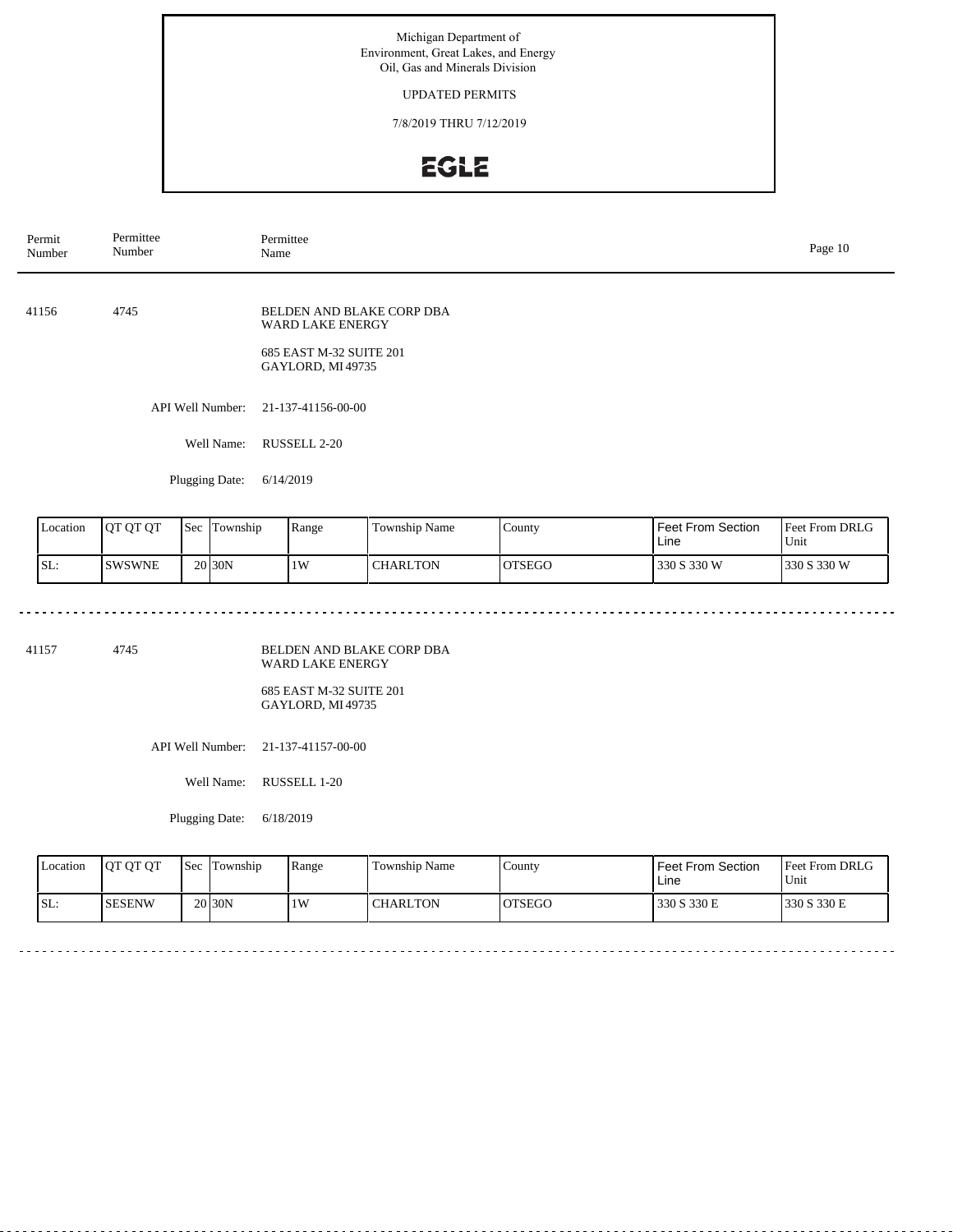### UPDATED PERMITS

7/8/2019 THRU 7/12/2019

## EGLE

| Permit<br>Number            | Permittee<br>Number |  | Permittee<br>Name |                                                                                                      |               |        |                   | Page 11        |
|-----------------------------|---------------------|--|-------------------|------------------------------------------------------------------------------------------------------|---------------|--------|-------------------|----------------|
| 41164                       | 4745                |  |                   | BELDEN AND BLAKE CORP DBA<br><b>WARD LAKE ENERGY</b><br>685 EAST M-32 SUITE 201<br>GAYLORD, MI 49735 |               |        |                   |                |
|                             |                     |  | API Well Number:  | 21-137-41164-00-00                                                                                   |               |        |                   |                |
|                             |                     |  | Well Name:        | TOWNSEND 1-21 SWD                                                                                    |               |        |                   |                |
| Plugging Date:<br>6/24/2019 |                     |  |                   |                                                                                                      |               |        |                   |                |
| Location                    | QT QT QT            |  | Sec Township      | Range                                                                                                | Township Name | County | Feet From Section | Feet From DRLG |

| Location | <b>OT OT OT</b> | 'Sec | Township           | Range | Township Name   | County        | Feet From Section<br>Line | <b>Feet From DRLG</b><br>Unit |
|----------|-----------------|------|--------------------|-------|-----------------|---------------|---------------------------|-------------------------------|
| ISL:     | ISESENW         |      | 21 <sub>30</sub> N | 1W    | <b>CHARLTON</b> | <b>OTSEGO</b> | 385 S 180 E               | 385 S 180 E                   |

43020 4745

BELDEN AND BLAKE CORP DBA WARD LAKE ENERGY

685 EAST M-32 SUITE 201 GAYLORD, MI 49735

API Well Number: 21-137-43020-00-00

Well Name: WALKER, ET UX C2-29

Plugging Date: 6/4/2019

| <b>Location</b> | <b>OT OT OT</b> | <b>Sec</b> | Township | Range | Township Name   | County  | l Feet From Section<br>Line | Feet From DRLG<br>Unit |
|-----------------|-----------------|------------|----------|-------|-----------------|---------|-----------------------------|------------------------|
| ISL:            | <b>INENESW</b>  |            | 29 30N   | 1W    | <b>CHARLTON</b> | IOTSEGO | 1649 N 467 E                | 1649 N 467 E           |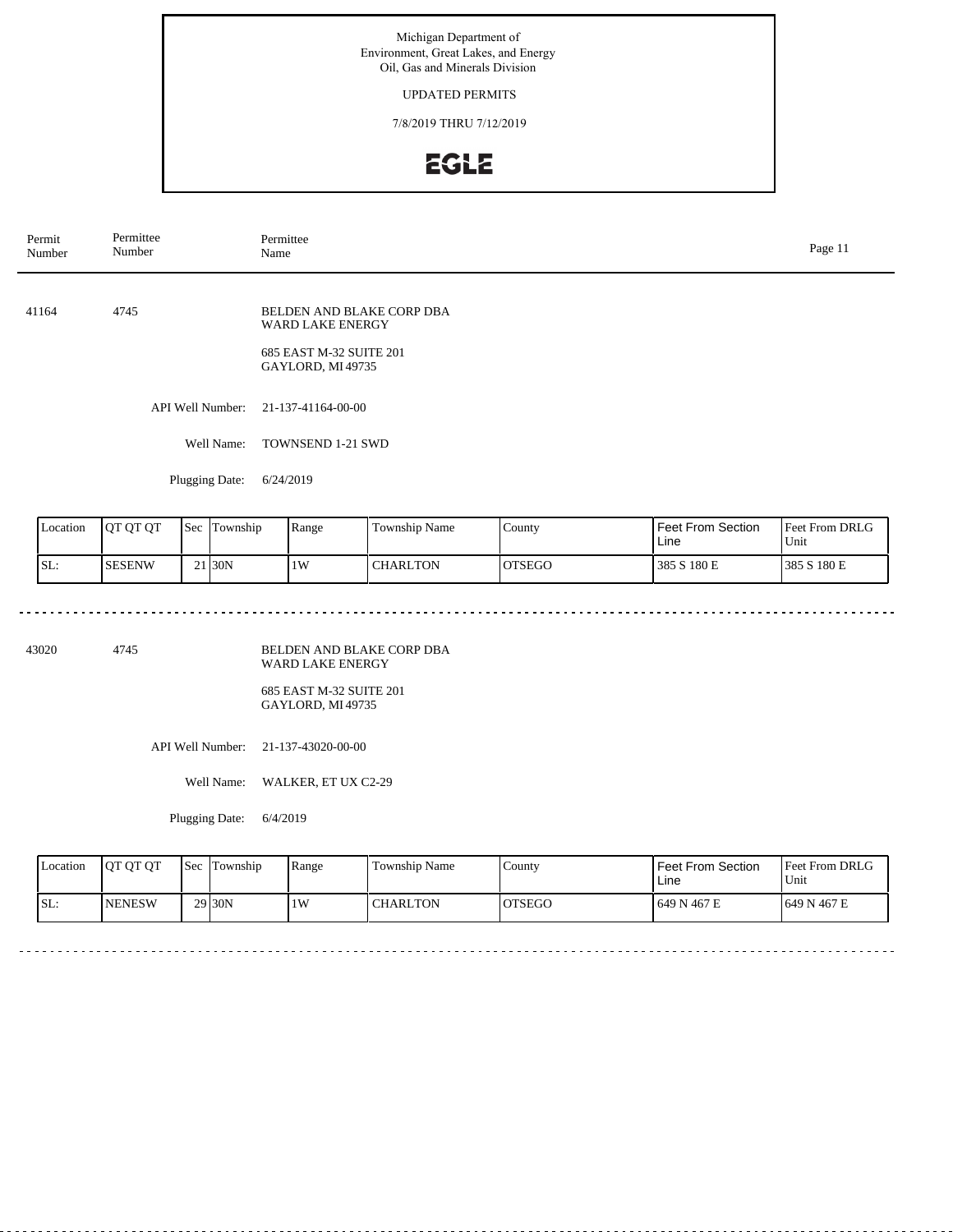UPDATED PERMITS

7/8/2019 THRU 7/12/2019

## **EGLE**

Permit Number Permittee Number Permittee<br>Name Page 12<br>Name Page 12

### **APPLICATIONS TO CHANGE WELL STATUS:**

34084 7772

LAMBDA ENERGY RESOURCES LLC 12012 Wickchester Suite 300 Houston, TX 77055 USA

API Well Number: 21-019-34084-01-00

Well Name: STATE COLFAX 2-25 HD1

Approval Date: 7/2/2019

| Location | <b>IOT OT OT</b> | <b>Sec Township</b> | Range | Township Name | Countv        | <b>Feet From Section</b><br>Line | <b>Feet From DRLG</b><br>Unit |
|----------|------------------|---------------------|-------|---------------|---------------|----------------------------------|-------------------------------|
| SL:      | ISENWSW          | 25 25 N             | 13W   | <b>COLFAX</b> | <b>BENZIE</b> | 656 N 848 W                      |                               |
| BHL:     | <b>INESWSW</b>   | 25 25 N             | 13W   | <b>COLFAX</b> | <b>BENZIE</b> | 1068 S 683 W                     | 1068 S 643 E                  |

Proposed Rework: ACOWS to Continue Drilling - HDH Comment: ACOWS to drill an open hole lateral in the Niagaran Fmn., ACOWS to Continue Drilling - HDH

34084 7772

LAMBDA ENERGY RESOURCES LLC 12012 Wickchester Suite 300

API Well Number: 21-019-34084-02-00

Well Name: STATE COLFAX 2-25 HD2

Approval Date: 7/2/2019

| Location | <b>OT OT OT</b> | <b>Sec Township</b>  | Range | Township Name | County        | Feet From Section<br>Line | <b>Feet From DRLG</b><br>Unit |
|----------|-----------------|----------------------|-------|---------------|---------------|---------------------------|-------------------------------|
| ISL:     | <b>SENWSW</b>   | $25$ <sub>25</sub> N | 13W   | <b>COLFAX</b> | <b>BENZIE</b> | 1955 S 849 W              |                               |
| BHL:     | <b>ISWSENE</b>  | 26 <sub>25N</sub>    | 13W   | <b>COLFAX</b> | <b>BENZIE</b> | 12334 N 905 E             | 1597 S 1742 W                 |

Proposed Rework: ACOWS to Continue Drilling - HDH Comment: Per approved ACOWS to drill HD2 dated 7/02/19.

expires 7/2/20. Comment:

Houston, TX 77055 USA

True Vertical Depth: 5700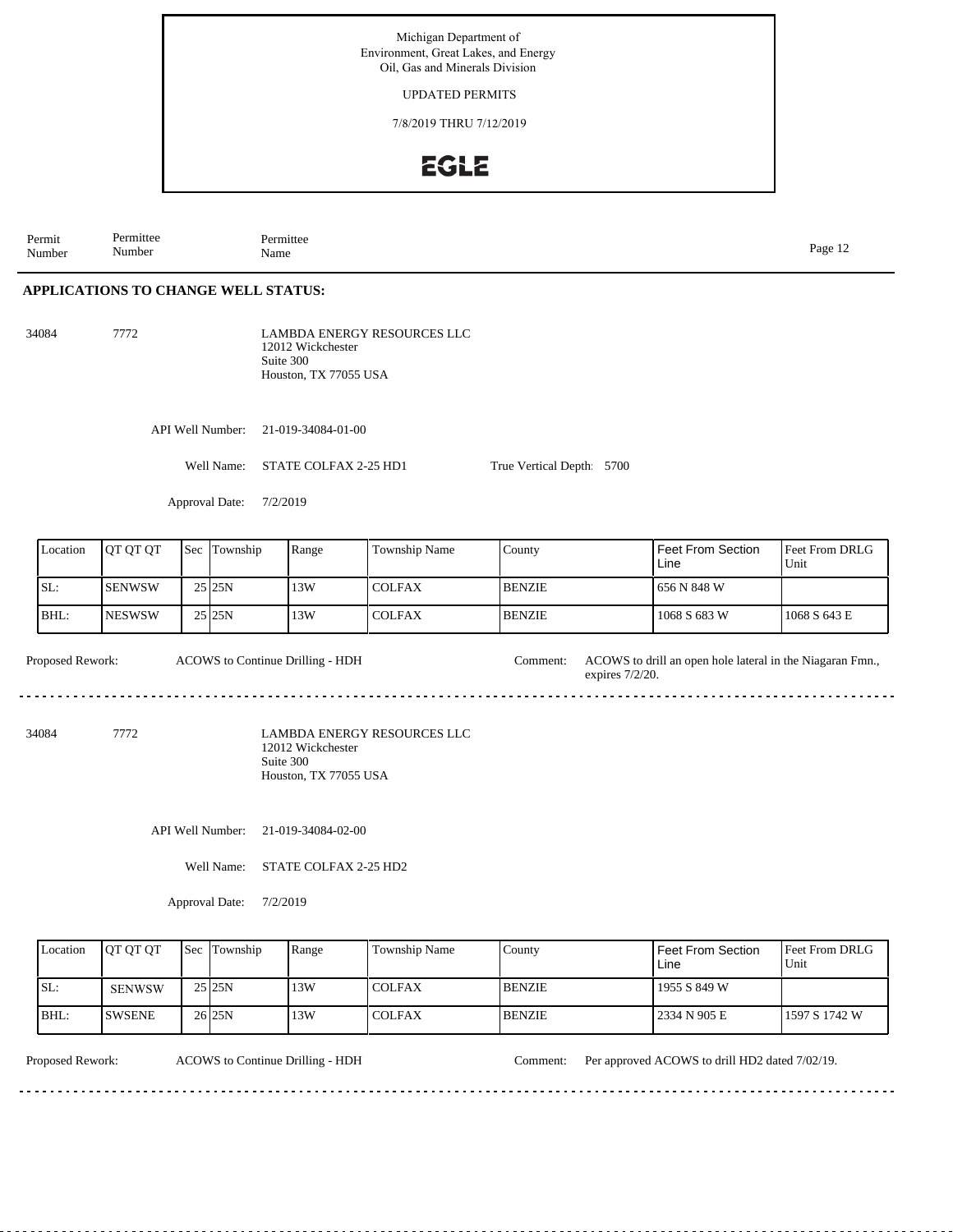UPDATED PERMITS

7/8/2019 THRU 7/12/2019

# **EGLE**

| Permit<br>Number                                    | Permittee<br>Number        |  |                            | Permittee<br>Name                      |                             |                |                                                                                                           |                        |  |  |
|-----------------------------------------------------|----------------------------|--|----------------------------|----------------------------------------|-----------------------------|----------------|-----------------------------------------------------------------------------------------------------------|------------------------|--|--|
| 29835                                               | 6325                       |  |                            | 899 S TELEGRAPH RD<br>MONROE, MI 48161 | MICHIGAN GAS UTILITIES CORP |                |                                                                                                           |                        |  |  |
|                                                     |                            |  | API Well Number:           | 21-025-29835-00-00                     |                             |                |                                                                                                           |                        |  |  |
|                                                     |                            |  | Well Name:                 |                                        | TREADWELL, S ET AL UNIT 1-3 |                |                                                                                                           |                        |  |  |
|                                                     | Approval Date:<br>7/1/2019 |  |                            |                                        |                             |                |                                                                                                           |                        |  |  |
| Location                                            | QT QT QT                   |  | Sec Township               | Range                                  | Township Name               | County         | Feet From Section<br>Line                                                                                 | Feet From DRLG<br>Unit |  |  |
| SL:                                                 | <b>SWNWNW</b>              |  | 3 1S                       | 5W                                     | LEE                         | <b>CALHOUN</b> | 1062 N 330 W                                                                                              | 430 S 330 W            |  |  |
| Proposed Rework:                                    |                            |  | <b>ACOWS</b> Terminated    |                                        |                             | Comment:       | ACOWS to CTS the existing 8 5/8" and 5 1/2" casings, then<br>add a 3 1/2" casing and CTS. Expires 7/1/20. |                        |  |  |
| 29863                                               | 6325                       |  |                            | 899 S TELEGRAPH RD<br>MONROE, MI 48161 | MICHIGAN GAS UTILITIES CORP |                |                                                                                                           |                        |  |  |
|                                                     |                            |  | API Well Number:           | 21-045-29863-00-00                     |                             |                |                                                                                                           |                        |  |  |
| Well Name:<br>SHRONTZ, D & M AND<br>GOODWIN, B 2-34 |                            |  |                            |                                        |                             |                |                                                                                                           |                        |  |  |
|                                                     |                            |  | Approval Date:<br>7/1/2019 |                                        |                             |                |                                                                                                           |                        |  |  |
| Location                                            | QT QT QT                   |  | Sec Township               | Range                                  | Township Name               | County         | Feet From Section<br>Line                                                                                 | Feet From DRLG<br>Unit |  |  |
| SL:                                                 | <b>SESESE</b>              |  | 34 1N                      | 5W                                     | <b>WALTON</b>               | <b>EATON</b>   | 330 S 330 E                                                                                               | 330 S 330 E            |  |  |

ACOWS for Miscellaneous Comment:

Proposed Rework: ACOWS for Miscellaneous Comment: ACOWS to CTS the existing 5 1/2" casings, then add a 3 1/2" casing and CTS. Expires 7/1/20.

> <u>. . . . . . . . . . . . . . . . . .</u>  $\frac{1}{2}$  .  $\frac{1}{2}$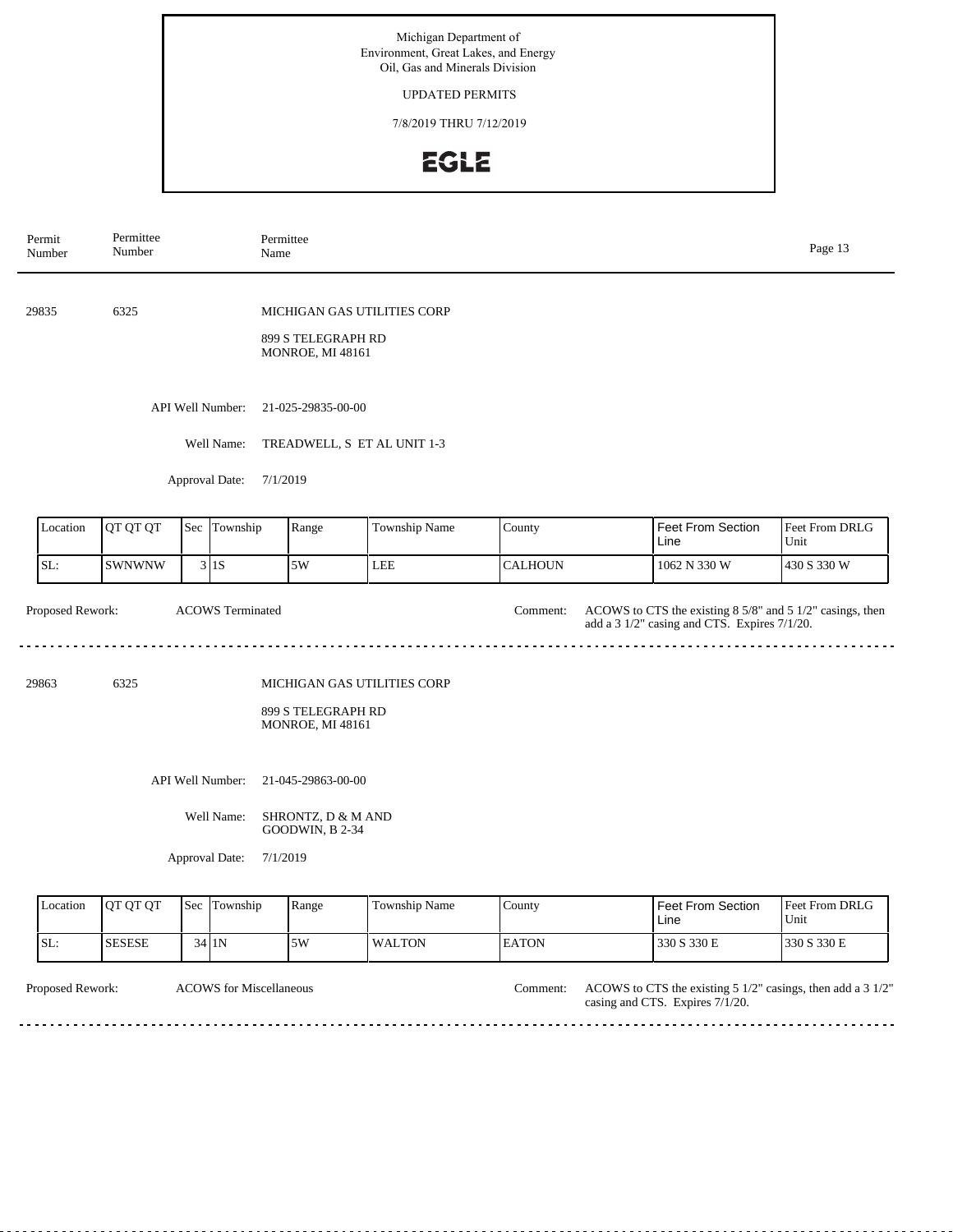UPDATED PERMITS

7/8/2019 THRU 7/12/2019

# **EGLE**

Permit Number Permittee Number Permittee<br>Name Name Page 14

### **RECORD OF CHANGE OF WELL STATUS:**

29049 7772

 $1.1.1.1.1.1$ 

LAMBDA ENERGY RESOURCES LLC 12012 Wickchester Suite 300 Houston, TX 77055 USA

API Well Number: 21-055-29049-02-00

Well Name: WURM 1-16 HD2

Change Date: 6/23/2019

| Location | <b>IOT OT OT</b> | <b>Sec Township</b> | Range | <b>Township Name</b> | County                 | <b>Feet From Section</b><br>Line | <b>IFeet From DRLG</b><br>Unit |
|----------|------------------|---------------------|-------|----------------------|------------------------|----------------------------------|--------------------------------|
| ISL:     | W2E2NE           | 16 25 N             | 1W    | l MAYFIELD -         | <b>IGRAND TRAVERSE</b> | 1298 N 989 E                     |                                |
| BHL:     | <b>INWNWNE</b>   | 16 25 N             | 1W    | MAYFIELD_            | <b>IGRAND TRAVERSE</b> | 393 N 2152 E                     | 393 N 503 W                    |

Proposed Rework: Reworked to Continue Drilling - HDH Comment: RCOWS for drilling the HD2 well.

<u>. . . . . . . . . . .</u>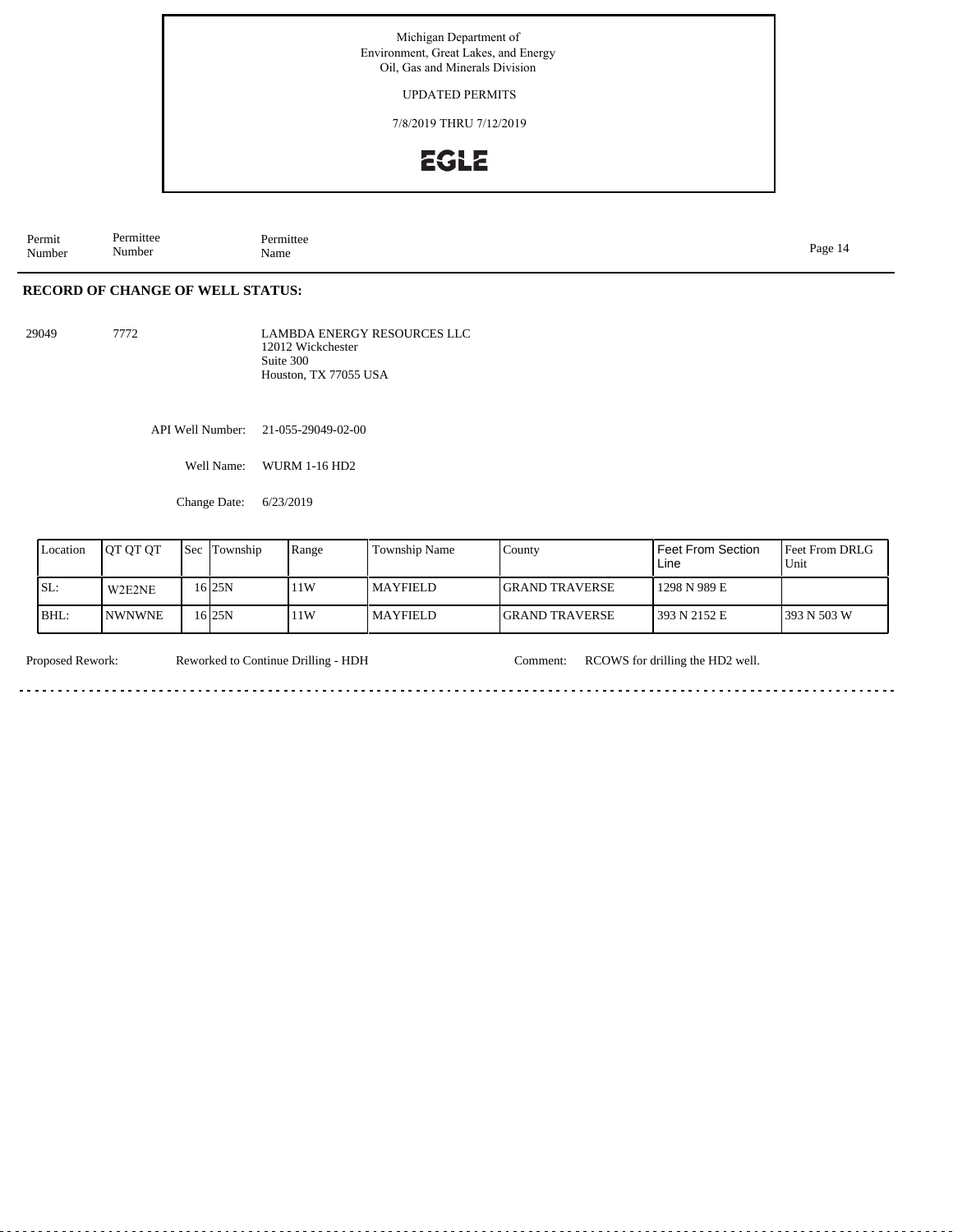UPDATED PERMITS

7/8/2019 THRU 7/12/2019

## EGLE

Permit Number Permittee Number Permittee<br>Name Page 15<br>Name Page 15

## **PERMIT TERMINATIONS:**

. . . . . .

61066 47 SUMMIT PETROLEUM COMPANY LLC 102 WEST FRONT STREET SUITE 200 TRAVERSE CITY, MI49684

API Well Number: 21-073-61066-00-00

Well Name: CHAFFEE 1-29

Termination Date: 7/1/2019

| Location | <b>JOT OT OT</b> | 'Sec | Township | Range | Township Name  | . County | Feet From Section<br>Line | <b>Feet From DRLG</b><br>Unit |
|----------|------------------|------|----------|-------|----------------|----------|---------------------------|-------------------------------|
| SL:      | <b>NWNESE</b>    |      | 29 15N   | 16W   | <b>SHERMAN</b> | ISABELLA | 2307 S 988 E              | 330 N 330 W                   |

 $\sim$   $\sim$  $\frac{1}{2}$  . . . . . . . . . . . . . . . . . .

 $\sim$   $\sim$   $\sim$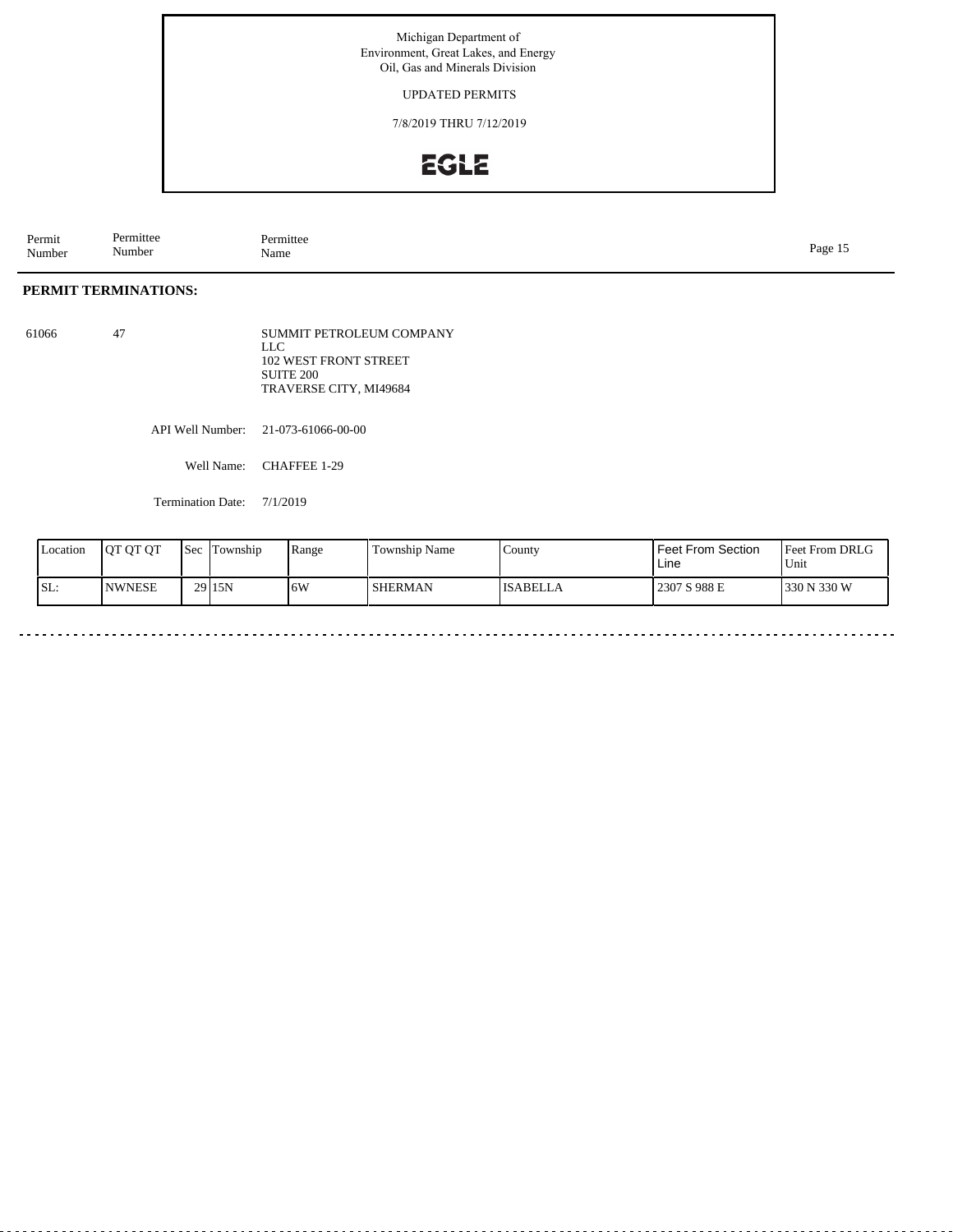### UPDATED PERMITS

7/8/2019 THRU 7/12/2019

## **EGLE**

Permit Number Permittee Number Permittee<br>Name Name Page 16

## **MISCELLANEOUS:**

| 4934 | FEDERATED OIL AND GAS       |  |  |  |
|------|-----------------------------|--|--|--|
|      | PROPERTIES INC.             |  |  |  |
|      | 12719 S WEST BAY SHORE DR#5 |  |  |  |
|      | PO BOX 946                  |  |  |  |
|      | TRAVERSE CITY, MI49684      |  |  |  |
|      |                             |  |  |  |

API Well Number: 21-073-48741-00-00

Well Name: STEGMAN & ANDERSON 1-33

Miscellaneous Action Date: 7/1/2019

| <b>Location</b> | <b>IOT OT OT</b> | <b>Sec</b> | Township | Range | Township Name | County          | Feet From Section<br>Line | Feet From DRLG<br>Unit |
|-----------------|------------------|------------|----------|-------|---------------|-----------------|---------------------------|------------------------|
| SL:             | <b>ISENWSE</b>   |            | 33 15N   | 16W   | SHERMAN       | <b>ISABELLA</b> | 872 N 721 W               | 1454 S 572 E           |

Comment: Well is shut-in and scheduled to be plugged during 2019.